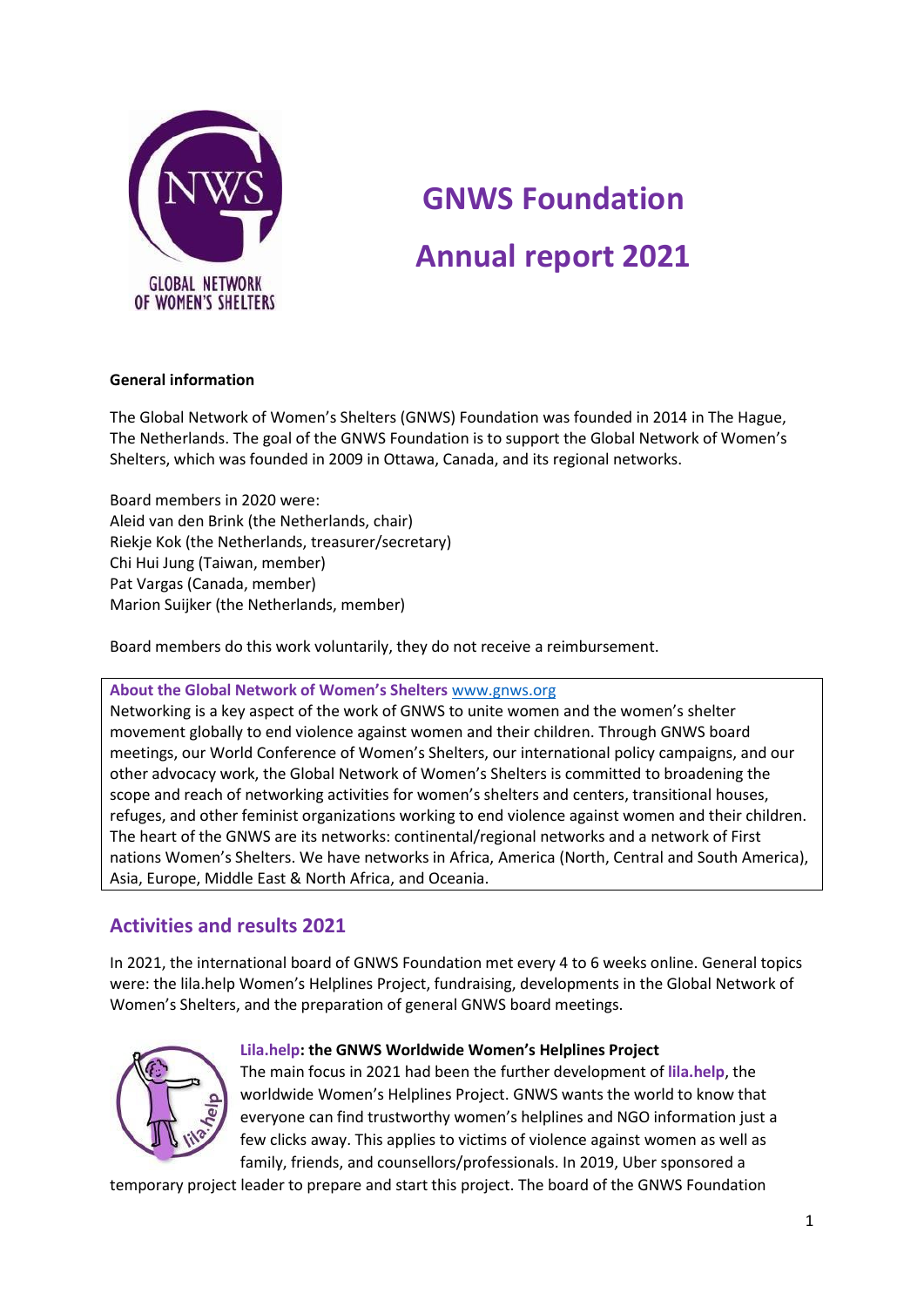assigned the project leader and advised her during the work on the project. The first goal is to create a respected global website that lists accurate, vetted, safe resources for victims of domestic and sexual violence in every country across the world. During the 4<sup>th</sup> World Conference of Women's Shelters in Taiwan (November 2019) the international board members of the Global Network of Women's Shelters agreed to start this project as a worldwide shared initiative. 2020 was used to write a project plan and a strategy, to set up a project structure, to start data collection, and to raise funds. In 2021, UN Women supported the project with a grant in two phases of in total \$ 110,000 for the period from November 2020 till May 2022 (18 months). We were very grateful because these grants were essential to continue the project, the assignment of a project leader in The Netherlands, and to finance technical and regional work on the directory. Also, we were very happy to receive a donation of \$18,250 from UN Women the Netherlands and Soroptimists the Netherlands as a result of fundraising during the Orange the World campaign in The Netherlands.

In 2021, we made considerable progress to develop lila.help as the number one resource for people seeking help after facing violence against women/gender-based violence. The online directory must include both vetted national helplines and accurate information about reputable local NGO that helps domestic and sexual survivors in every community across the world. For the first period we focused on gathering the national helpline information. We have mainly focused on getting organizations to fill in their data. We made an informative animation and flyer to support organizations in doing so. Our regional networks were asked to organize this work in their own region and received financial support from the UN Women budget. This went well and we have over 200 organizations awaiting verification (see map below from January 2022).

At this point we were confronted with (unexpected) technical issues on the database system that needed to be resolved. Verifiers that verify for multiple countries could not easily access the database for the countries that they need to verify. GNWS Foundation hired a technical developer to solve this problem. The launching of lila.help took place on the  $6<sup>th</sup>$  of April, 2022 after CSW 66.